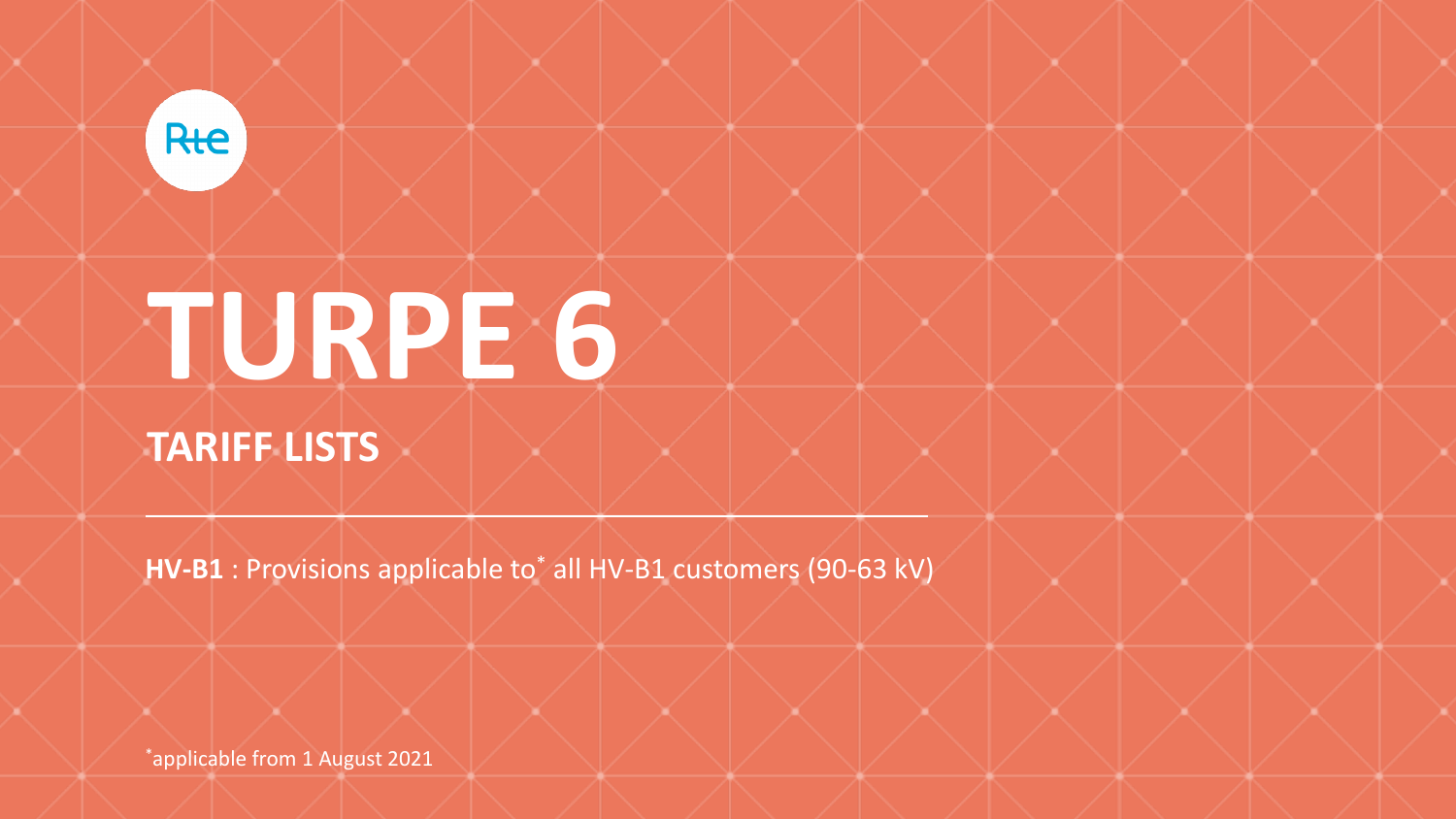## **Short-Term Use Tariff STU – HV-1**

The annual components of the public transmission system access tariff (TURPE) are defined by connection point or grouping point. They depend on the voltage level of your power supply and your tariff. The HVA-2 voltage range is priced the same as the HV range.

#### **Components and coefficients for the Short-Term Use Tariff STU – HV-1**

| <b>Tariff Components</b>                                                                                                                      | Price in $\epsilon$ /year<br>(if other, unit specified)               |                                                  |                     |  |
|-----------------------------------------------------------------------------------------------------------------------------------------------|-----------------------------------------------------------------------|--------------------------------------------------|---------------------|--|
| Annual management component $(a_1)$                                                                                                           | 9404.04                                                               |                                                  |                     |  |
| Annual metering component per meter                                                                                                           | RTE ownership: 3095.28                                                |                                                  |                     |  |
|                                                                                                                                               | Customer ownership: 555.72                                            |                                                  |                     |  |
| Coefficients of the fixed and variable portion of the annual component<br>of Consumption and coefficient of monthly subscribed power overruns | <b>HPTE</b>                                                           | $b_1$ = € 4.19/kW/year                           | $c_1$ = c€ 2.30/kWh |  |
|                                                                                                                                               | <b>HSPH</b>                                                           | $b_2$ = $\epsilon$ 3.88/kW/year                  | $c_2$ = c€ 1.88/kWh |  |
|                                                                                                                                               | <b>HSOPH</b>                                                          | $b_3 = \text{\textsterling} 3.77/\text{kW/year}$ | $c_3$ = c€ 1.57/kWh |  |
|                                                                                                                                               | <b>LSPH</b>                                                           | $b_4$ = $\epsilon$ 3.19/kW/year                  | $c_4$ = c€ 1.18/kWh |  |
|                                                                                                                                               | LSOPH <sup>1</sup>                                                    | $b_5$ = $\epsilon$ 2.80/kW/year                  | $c_5$ = c€ 0.85/kWh |  |
| Coefficient of the annual component of sporadic scheduled overruns                                                                            | $\alpha = 0.000090$                                                   |                                                  |                     |  |
| Annual component of reactive energy (unit cost of overrun)                                                                                    | Billing area for reactive energy absorbed: € 10.30/Mvar.h             |                                                  |                     |  |
|                                                                                                                                               | Billing area for the reactive energy supplied: $\epsilon$ 0.90/Mvar.h |                                                  |                     |  |
| <b>Grouping component</b>                                                                                                                     | Overhead lines: $k = c€ 76.73/kW/km/year$                             |                                                  |                     |  |
|                                                                                                                                               | Underground lines: $k = c \in 134.86/kW/km/year$                      |                                                  |                     |  |
| Annual injection component                                                                                                                    | c€ 0/MWh                                                              |                                                  |                     |  |

<sup>1</sup> HPTE (peak hours) ; HSPH (high season peak hours) ; HSOPH (high season off-peak hours) ; LSPH (low season peak hours) ; LSOPH (low season off-peak hours)

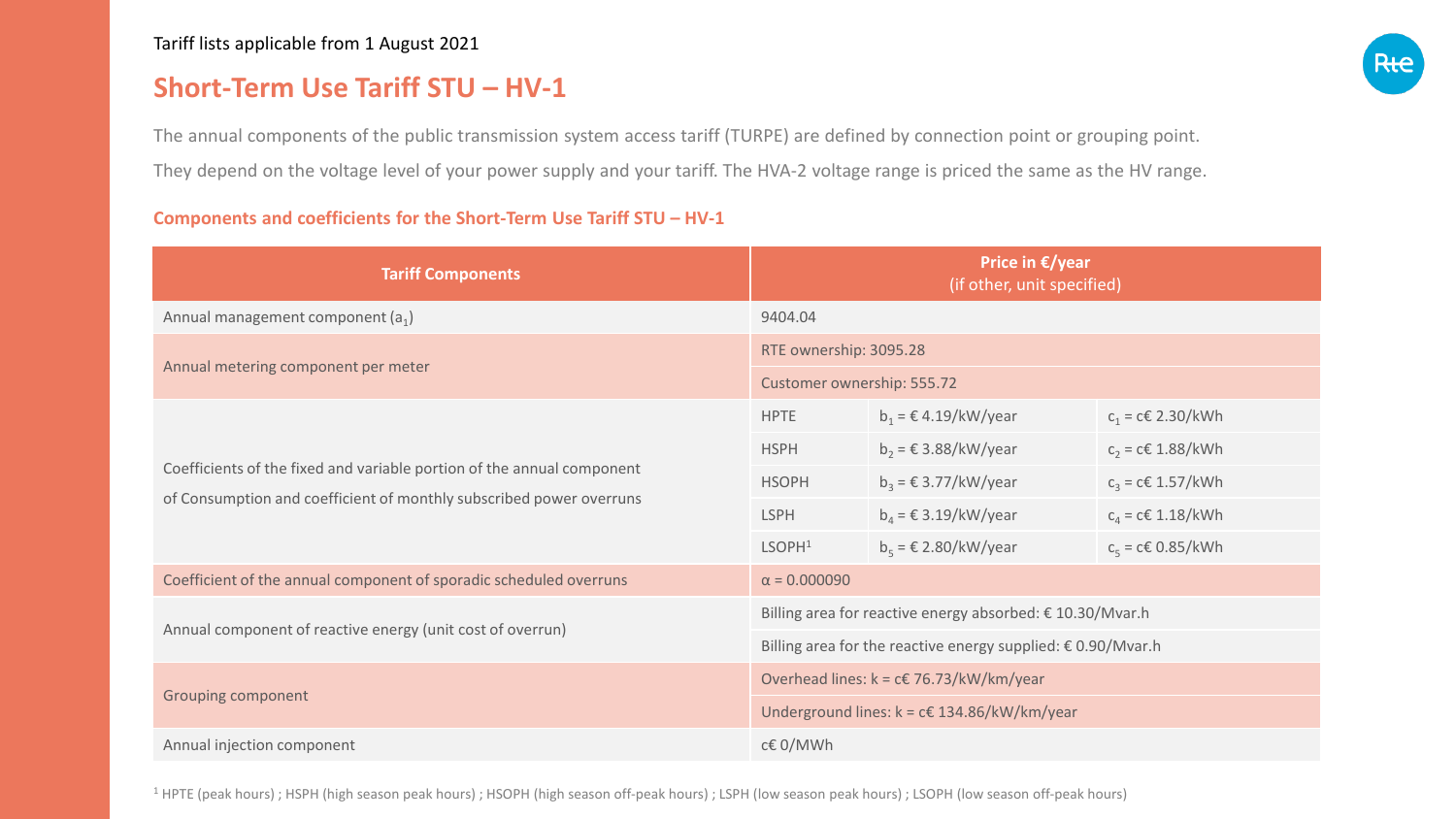## **Medium-Term Use Tariff MTU – HV-1**

The annual components of the public transmission system access tariff (TURPE) are defined by connection point or grouping point. They depend on the voltage level of your power supply and your tariff. The HVA-2 voltage range is priced the same as the HV range

### **Components and coefficients for the Medium-Term Use Tariff MTU – HV-1**

| <b>Tariff Components</b>                                                                                                                      | Price in $\epsilon$ /year<br>(if other, unit specified)               |                                                   |                          |  |
|-----------------------------------------------------------------------------------------------------------------------------------------------|-----------------------------------------------------------------------|---------------------------------------------------|--------------------------|--|
| Annual management component $(a_1)$                                                                                                           | 9404.04                                                               |                                                   |                          |  |
| Annual metering component per meter                                                                                                           | RTE ownership: 3095.28                                                |                                                   |                          |  |
|                                                                                                                                               | Customer ownership: 555.72                                            |                                                   |                          |  |
| Coefficients of the fixed and variable portion of the annual component<br>of Consumption and coefficient of monthly subscribed power overruns | <b>HPTE</b>                                                           | $b_1 = \text{\textsterling} 16.63/\text{kW/year}$ | $c_1 = c \in 1.70 / kWh$ |  |
|                                                                                                                                               | <b>HSPH</b>                                                           | $b_2$ = € 16.02/kW/year                           | $c_2$ = c€ 1.39/kWh      |  |
|                                                                                                                                               | <b>HSOPH</b>                                                          | $b_3$ = € 13.59/kW/year                           | $c_3 = c \in 0.92 / kWh$ |  |
|                                                                                                                                               | <b>LSPH</b>                                                           | $b_4$ = $\epsilon$ 9.91/kW/year                   | $c_4 = c \in 0.65 / kWh$ |  |
|                                                                                                                                               | LSOPH <sup>2</sup>                                                    | $b_5$ = $\epsilon$ 5.87/kW/year                   | $c_5 = c \in 0.44 / kWh$ |  |
| Coefficient of the annual component of sporadic scheduled overruns                                                                            | $\alpha = 0.000090$                                                   |                                                   |                          |  |
| Annual component of reactive energy (unit cost of overrun)                                                                                    | Billing area for reactive energy absorbed: € 10.30/Mvar.h             |                                                   |                          |  |
|                                                                                                                                               | Billing area for the reactive energy supplied: $\epsilon$ 0.90/Mvar.h |                                                   |                          |  |
| <b>Grouping component</b>                                                                                                                     | Overhead lines: $k = c€ 76.73/kW/km/year$                             |                                                   |                          |  |
|                                                                                                                                               | Underground lines: $k = c€ 134.86/kW/km/year$                         |                                                   |                          |  |
| Annual injection component                                                                                                                    | c€ 0/MWh                                                              |                                                   |                          |  |

<sup>2</sup> HPTE (peak hours) ; HSPH (high season peak hours) ; HSOPH (high season off-peak hours) ; LSPH (low season peak hours) ; LSOPH (low season off-peak hours)